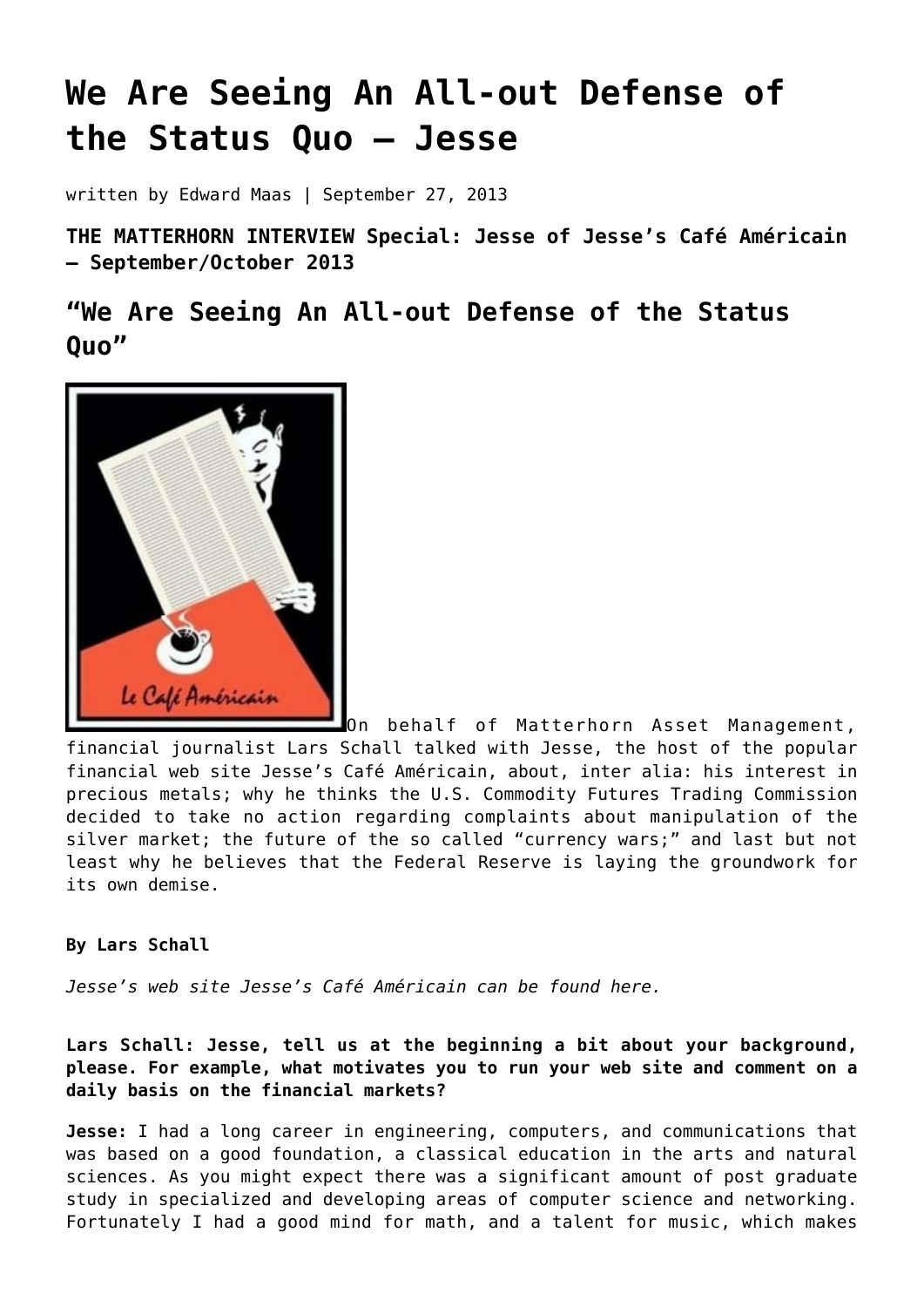for a good encoder and algorithm developer.

Our minds and our time are the two resources that are most within our control. I naturally loved to learn, but it was coupled with a sense of 'obligation for use' that is embodied in the parable of the talents: with advantages come obligations.

This is not to say that I always used what I have been given well and wisely, but I have always made the attempt, even while falling. One learns, and learns to forgive, first others and then themselves. None is perfect in this world.

My corporate career ended at age 50, leaving it in order to spend more time at home, and especially with my young son. I had been working very long hours and spending a significant amount of time away from home for too many years, and did not wish to lose any more of that precious gift of family. Calculations showed that given our savings, and naturally modest lifestyle, we could get by on what I could make from trading in markets and some other investments. And so this has been the way it has been for the past twelve years.

Solitary work lacks the camaraderie of the workplace, and I also knew that without the impedance of producing something 'on paper' and subjecting it to objective evaluation and criticism, that it was all too easy to be fooled into self-indulgence and the subtle misapprehensions of self-reinforcing thought. And a person is not fully alive unless they are changing and creating something.

Voila, *Le Café*.

### **L.S.: Do you follow a particular world view?**

**Jesse.:** With a broad education and exposure to many cultures and schools of thought and religions and philosophies, my background is more varied than one ordinarily might enjoy. There are few philosophies and religions that I have not taken for a serious 'test drive.' This is the benefit and the curse of a restless mind.

But it seems as though I have always come back to 'Christian humanism' which has its roots in the Renaissance and the earlier Church. And in my mature thought I am a practicing believer in all that it represents. I understand those who doubt, since doubt is a natural condition and a pre-condition to growth. But at some point my own doubts were overwhelmed by belief, and subsumed in what is called 'faith.' I could not escape coming to the same conclusion, over and over again. It reminds one of the old poem, 'The Hound of Heaven.'

#### **L.S.: Why do you focus in your work especially on precious metals?**

**Jesse.:** I had always been interested in stocks and bonds, and then derivatives. I took my father and mother's financial situation in hand, and helped them to achieve a comfortable retirement. I was a little more speculative in my personal dealings as I was young. I was an early trader in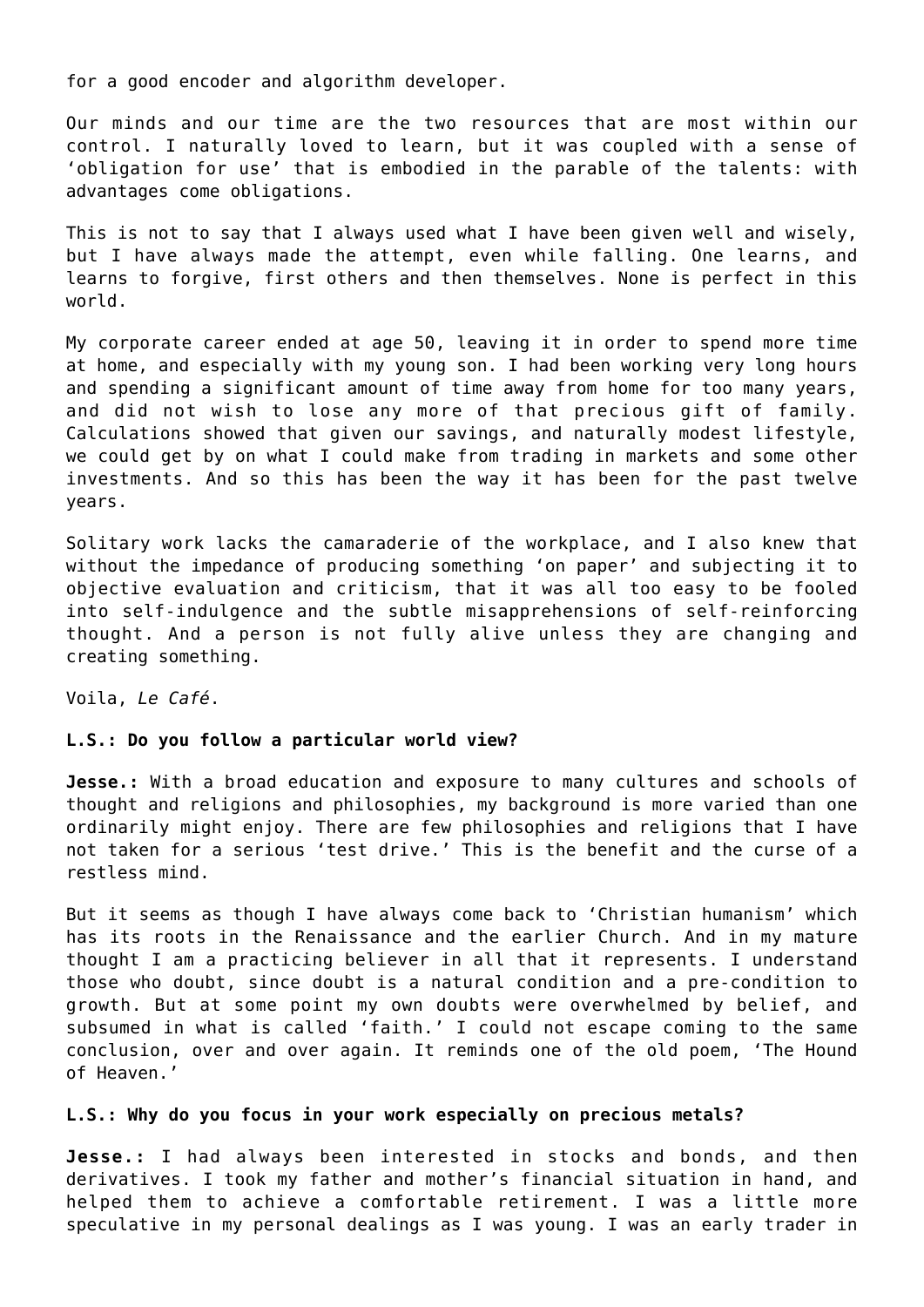the stock options markets when all their listings would cover less than one page on a newspaper.

Gold and silver became interesting for the first time in the 1990's, when I started to study the history of speculation and stock market crashes, and the rise and fall of bubbles.

This led to a fairly serious study of the nature of money. Up to about 1999, I had no interest in gold and silver. What I saw happening in the world economy then sparked my interest in that subject.

I write about gold and silver now because they are at the heart of what is happening. And there is not as much about stocks and bonds, because I have stopped trading actively in such a broad range of things.

I am fascinated by the sea change in the world monetary system, which has been colloquially called 'the currency wars.'

**L.S.: Will those 'currency wars' intensify going forward according to your analysis, and if so, how do you think they will play out?**

**Jesse.:** Yes they will intensify and we are seeing that already. A fiat currency is an exercise in both confidence and power. As confidence weakens, the use of power must intensify to maintain it.

One of the things that people tend to forget is that when one adopts a common currency, they surrender a portion of their economic autonomy. We are seeing this play out in the European Union as monetary theory would predict.

In adopting a common currency, the euro, the entire region thereby agreed to let a central group set their monetary policy for all, which includes the ability to tighten and loosen supply in response to prevailing economic conditions. But whose conditions, when they vary over a broader area?

When a country adopts another currency, they surrender a portion of their own fiscal authority, and thereby their political autonomy. If you do not believe this, just look at what is happening in Greece and Cyprus.

A common fiat currency system works over a large and diverse region such as the United States because in addition to monetary union there is a political union as well, including transfer payments and spending to those regions which may have differing economic conditions. Fiscal policy evens out the blunt force of a unified monetary policy.

This is important, because as the rest of the world is now seeing, the dollar hegemony is not working because the United States is setting monetary policy for itself, but is doing it with the world's reserve currency. This is where the dislocations begin in some regions of higher natural growth, which see inflation and other effects first that place a stress on their political governance.

The outcome of the currency war will either be a supra-regional government that encompasses most of the developed world, with the same problems that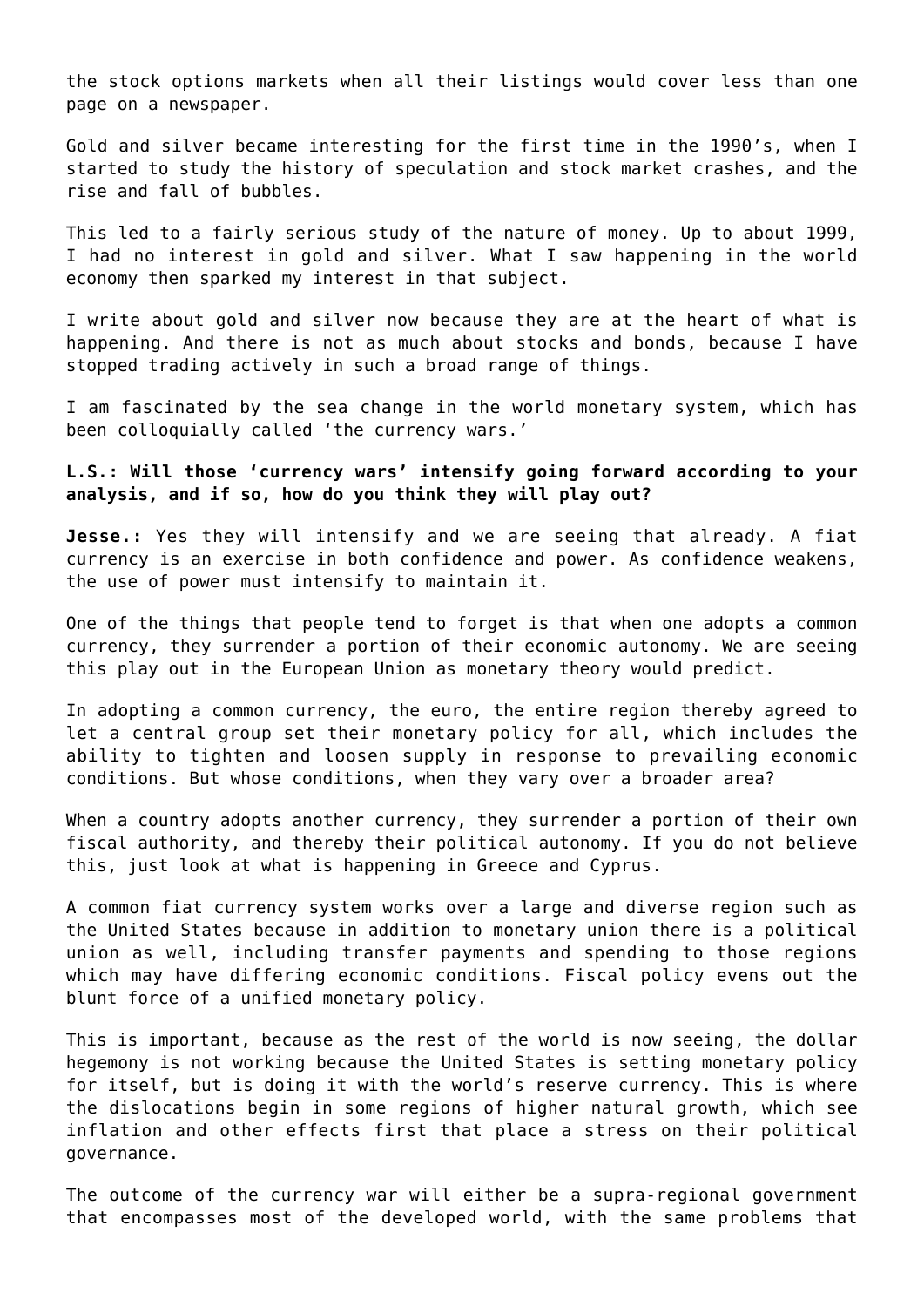have become apparent in the European Union that leads to repression, or some other resolution that permits for local autonomy with more flexibility for international trade. Obviously this is a range of possibilities and the actual result will be evolving somewhere in between.

The creation of a 'currency' that is not under the control of a single political authority could be achieved by creating a unit of trade based on a broad basket of national currencies. It ought to include of something under the long term control of no one such as gold or silver.

There will still be manipulation of currencies and metals, but the manipulation will be more difficult because the power of each is diluted within a basket if it has been constructed well.

Since money is power, those who are in control of the money of the status quo, the US dollar, will resist this change, even to their own eventual disadvantage and destruction. Pre-eminent among those are the multinational banks, which are loosely called the Anglo-American banking cartel. This extreme defense of untenable positions is an unfortunate tendency of the human nature of those who are driven to seek power and fear losing it.

By the way, the US is suffering a protracted recession now because while monetary policy is active, although misguided, the fiscal policy has stopped functioning well because of political deadlock. The monetary policy that Bernanke has set is a trickle down approach, which is obviously failing because it is operating in a system that was already skewed by corruption and has not been reformed. It is like sending aid to a Third World country. The aid is seized by powerful warlords and used for their own advantage, with little reaching the people.

They know this, but they do not care. It is about personal advantage and careers.

In the US in addition to political deadlock, caused by a struggle for power, there is ironically a credibility trap as well. Both sides are dipped so deep in the corruption of the system that they cannot bear to unleash any uncontrolled reform movement, but they are also fighting one another for the spoils. I have seen this play out in the failure of major corporations, and I am seeing it now again on a larger scale.

# **L.S.: What would you say is essential to know in order to understand the precious metals?**

**Jesse.:** Exposure to other cultures and times is most important. One can become very insular and parochial in their thinking. We can believe that what is now has always been, and will always be so.

As the great financier Bernard Baruch once said, gold 'has worked down from Alexander's time. When something holds good for two thousand years I do not believe it can be so because of prejudice or mistaken theory.' So if one wishes to understand what money is, they might start with gold and its inherent characteristics, since the majority of history seems to have voted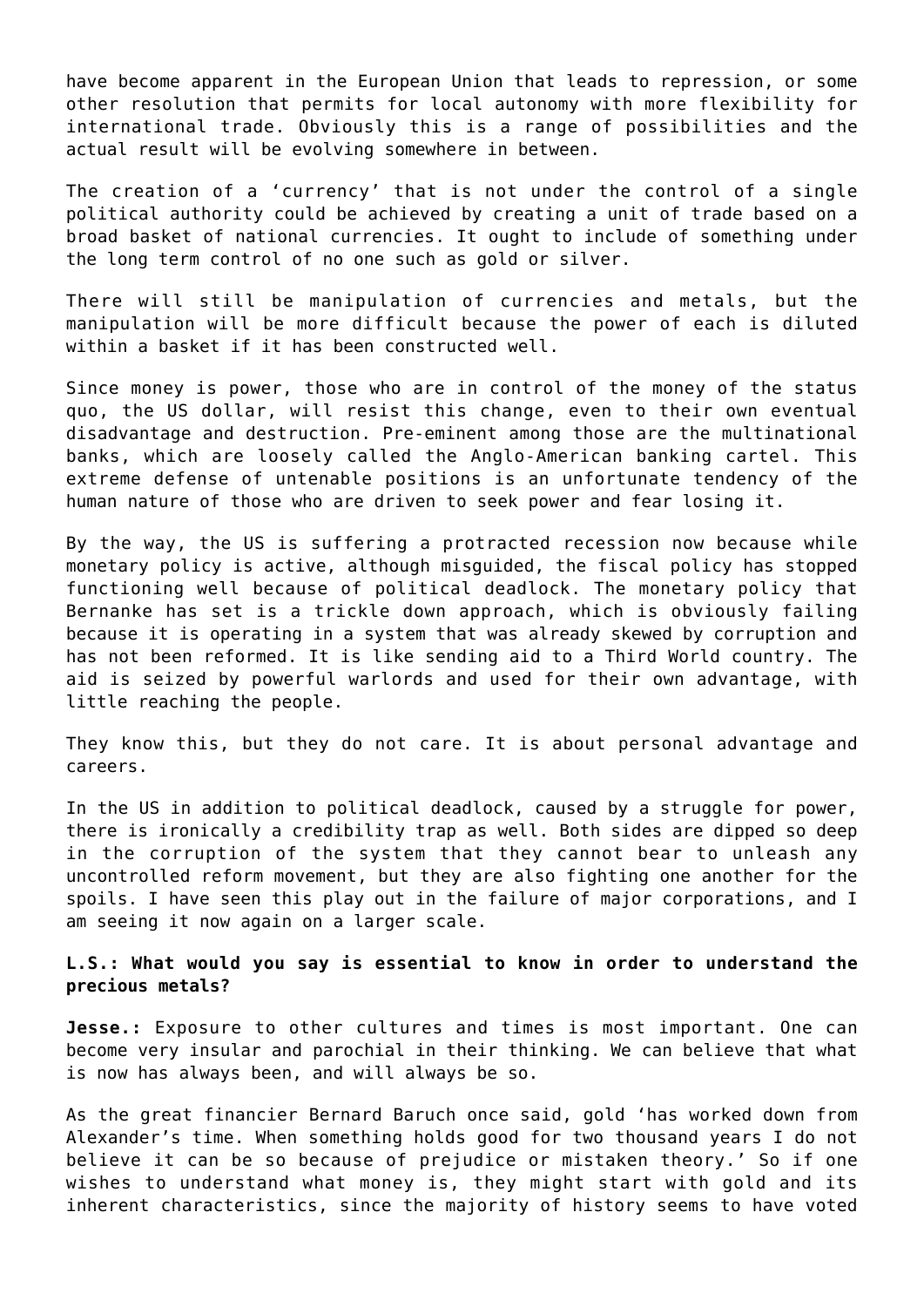in its favor. This is not to say that gold is the only money, but rather, if you wish to understand money, you must first understand the essential characteristics of gold.

One of its great advantages is that gold and silver have no counterparty risk, and depend on nothing but themselves for their value. Think about a time traveler, who takes a fifty US dollar bill and a fifty dollar gold piece back to ancient Egypt or Rome. What is the probable relative value of each? What has changed? Therein are the difference and the risk.

**L.S.: Would you support a free competition of money so that people can choose the various forms of money that they want to use without a force behind it that imposes it upon them (a monetary diktat)? I think your critique regarding the Modern Monetary Theory (MMT) goes a bit in this direction.**

**Jesse.:** Yes you are right, the difficulty I see with Modern Monetary Theory is that is has not constructed a systemically based governor in its monetary construct.

In theory the Federal Reserve and the Treasury are circumscribed by the judgement of the debt markets which are diversely held. With regard to Modern Monetary Theory I have asked what the limiting factor on issuing money might be. The reply to date has been that no limitations are required because a fiat currency cannot default, and the valuation of the currency can be maintained by force of various types.

This only works if one has sufficient political force over everyone who uses the currency. That has been tried before, in the Soviet Union for example. The currency deteriorates from the outside in, from the basis of international trade. And it takes increasing force to maintain the currency as confidence fails.

I am sympathetic to the idea of displacing debt as the basis of currency because of its many abuses. But that speaks more to the corruption of the system which finds no cure in a currency as proposed by MMT which is even more discretionary and powerful unto itself.

A successful currency must emulate some of the characteristics of gold to be sustainable. They would do well to study it. Bitcoin has some promising characteristics, but also some fatal flaws. I have discussed that in the past.

But I should make it clear that I am not in favor of a gold standard per se. First of all, the system is so corrupt and so fragile at the present time that a gold standard would be too severe a cure.

Rather, I would like to see a system where people have a choice to store their wealth in a variety of instruments including gold and silver, and have the ability to settle transactions in things other than an official currency. That becomes a problem given the propensity to tax private transactions, to which I am also adverse. But perhaps that is a discussion for another day.

**L.S.: Do you think to own gold and silver these days is the right choice, and**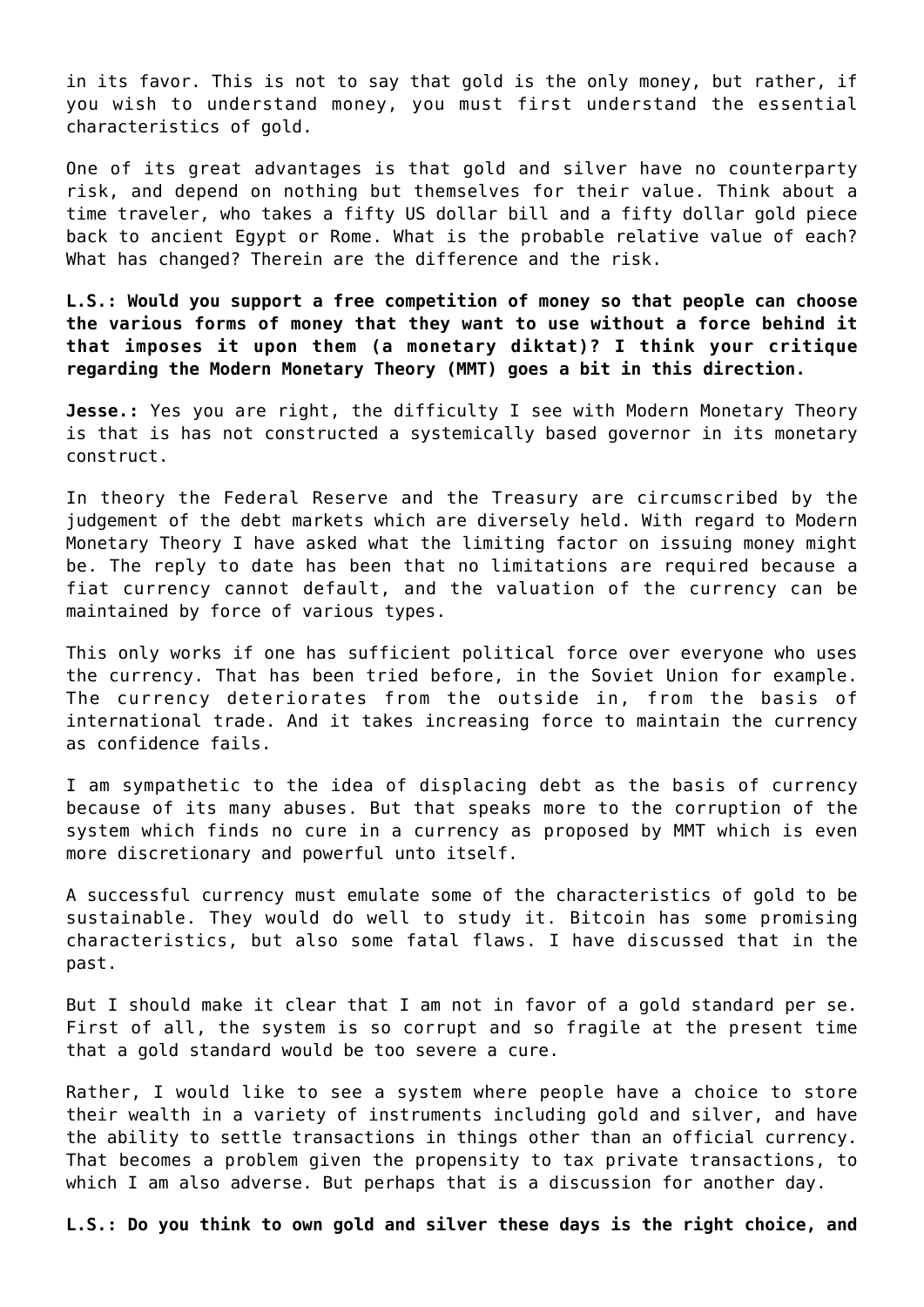### **if so: why?**

**Jesse.:** I cannot speak for anyone else since everyone's circumstances are different. In my own case it seems to be a good idea to have a portion of my portfolio in precious metals as a protection against the debasement of the currencies, and the many unknowns that are brought about in a great change in the monetary system such as we are seeing today.

These great events tend to happen over time, and that lulls us into complacency. But they then seem to come all in a rush and intrude on the public consciousness so that people say, 'how did this happen?' That is how it was with the last financial crisis.

# **L.S.: Is the rigging of the precious metals markets getting more and more obvious for you as a trader?**

**Jesse.:** I do not see how anyone who watches the tape can miss it. The sell at market of large numbers of contracts in quiet periods, what has been called the Dr. Evil strategy, is hard to miss. The intent is quite clear, to knock the price down for some period of time. A simple rule would suffice to stop this sort of abuse, but it does not happen.

**L.S.: What's your comment on the dismissal by the U.S. Commodity Futures Trading Commission of complaints about manipulation of the silver market?**



**Jesse.:** It is the credibility trap in action. The manipulation of the silver market has the de facto sanction of the government and the regulators who have turned a blind eye to it for so many years that to admit it now would be awkward and embarrassing. The TBTF banks hold so much power because they can threaten systemic destruction, but also 'know where the bodies are buried' so to speak.

It is ironic that the US system has now devolved into a serious of threats of destruction and power standoffs, in the both the political and financial systems. That is a symptom of lawlessness.

I think that if reform does come it will come slowly, as those in political power try to operate behind the scenes to repair things without risking themselves, and upsetting their personally lucrative arrangements and careers. Transparency is not possible because too many still in power are complicit, and speed is not desirable for them because let's face it, the system is working for them as it is.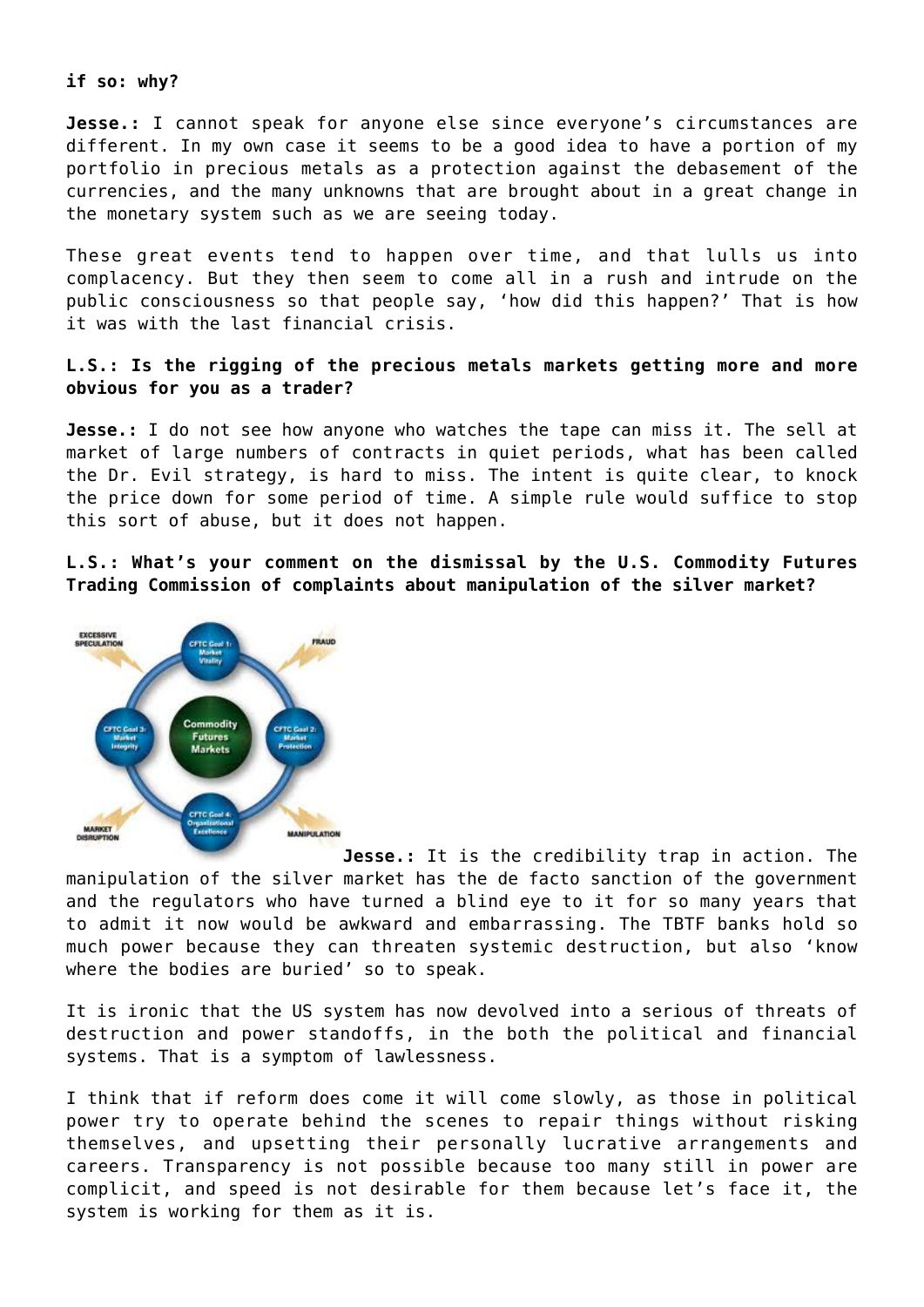The problem is that short term thinking like this can allow a situation to become so bad that it reaches a tipping point. That is why there was such a concerted effort to suppress the Occupy Wall Street movement. No deviation or dissent from the status quo can be permitted at this fragile time.

And this is why they say that every so often progressives and reformers must save capitalism from the capitalists. Their short term greed takes them to some tipping point, and they become locked down in a credibility trap that must be resolved from the outside. That is a period of great risk, because sometimes cures are as bad or worse than the disease.

**L.S.: How do you interpret the movement of physical gold from the West to the East?**

**Jesse.:** It is just a surmise, but I think we are seeing an all-out defense of the status quo, as represented by the Anglo-American banks that are founded on the dollar. This certainly includes the European banks unfortunately, but I tend to view all but the biggest multinationals as more dupes than insiders. Greed and hypocrisy are the fashion of the day amongst many.

The East is taking advantage of the artificial pricing of the metals to 'stock up' if you will, and are not only buying for themselves, but urging their people to buy as well, with a few notable exceptions such as India which has accounting imbalances and has lagged behind on official purchases. The East is preparing for what they think will come next. The West is caught in a failing system, and keeps doing the same thing as though it will still work, somewhat neurotically perhaps.

**L.S.: What does the financial crisis, its causes and how it is managed tell you about the state of the West, for example morally? Or, to ask it differently, do you believe this is just a financial / economic crisis or is this going much deeper?**

**Jesse.:** It goes much deeper. Starting in the 1980's, the culture of greed and self-centeredness has become increasingly ascendant. Yes, there is always a certain amount of cynical corruption amongst a minority of a people, but sometimes that type of behaviour becomes more socially acceptable, almost contagious, and tends to drive out the good behaviour which cannot compete with it in the short term when the rules are overthrown.

## **L.S.: If you were calling the shots, what would you do to solve the crisis?**

**Jesse.:** I obviously cannot address that in any reasonable amount of words, except to say that the influence of big money on the political process is the root of much evil. At one time we had a thesis and antithesis in the political debate. But now that the ruling class has found out that they may become quite rich by acquiescing to certain things, and that there are few consequences for what one may do in that pursuit, the outcome is fairly predictable.

We have to bring back consequences, transparency, and the rule of law.

**L.S.: Do you support a free-trade zone between the U.S. and the EU?**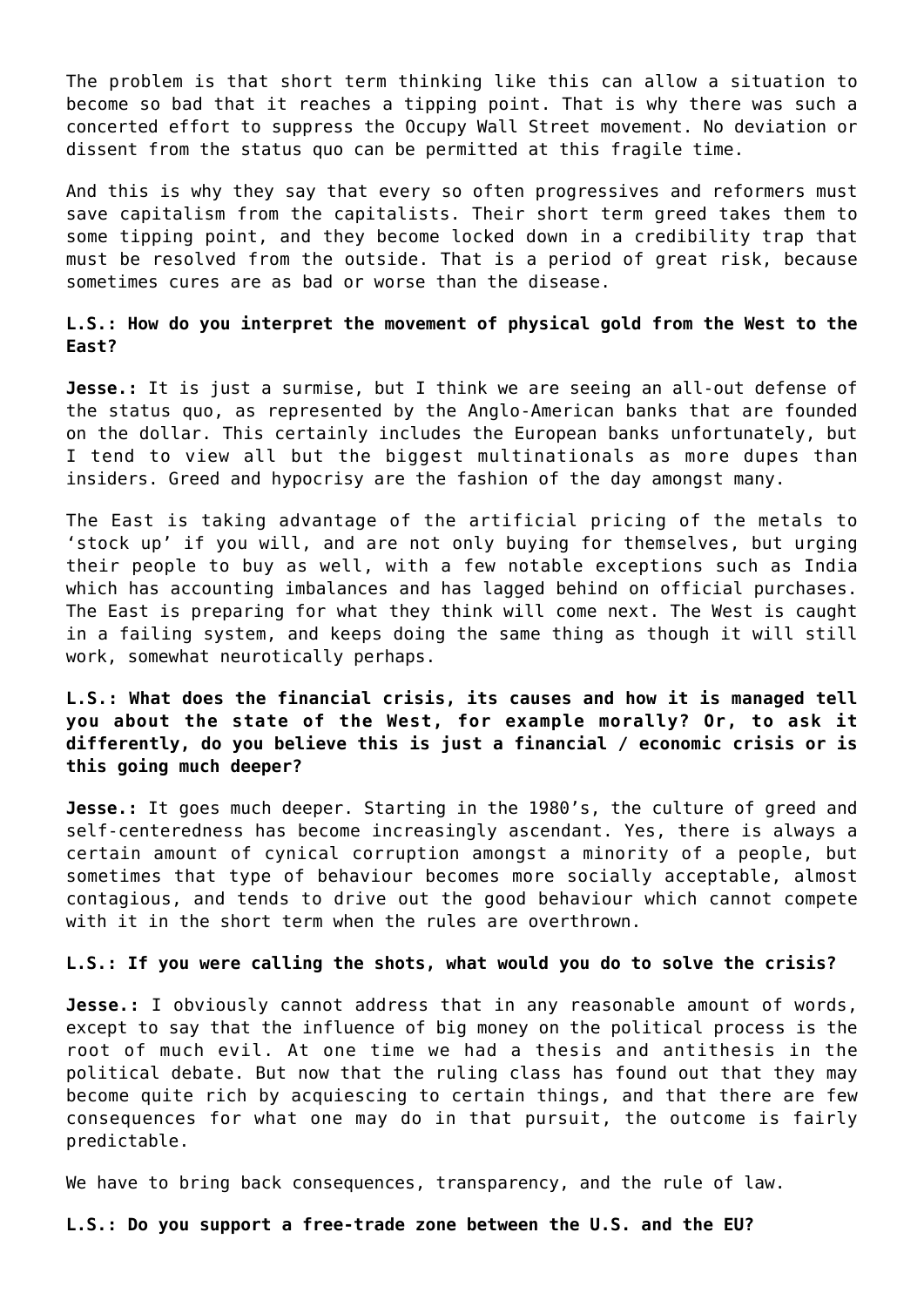**Jesse.:** Normally free trade zones are not necessary amongst mature economies that are operating on a set of common principles and openness. The zones are generally used to encourage growth in a particular geographic area, so it is a form of government subsidy.

I also do not favor a regional or world government, on the basis that the greater the concentration of power, the higher the probability of groupthink, shared policy errors, crony insider dealings, and corruption. 'Free trade' like free markets is a fantasy that seems to be a stalking horse for world government. They are not naturally free.

I like differences, and think people should have the ability to determine how their own society should function and what its priorities should be within some reasonable set of decencies. And like a common currency, common governance tends to flatten out differences, and encourage repression. I always enjoyed seeing the cultural differences in my travels and would hate to see that replaced by an artificial blandness and dystopian uniformity.

## **L.S.: This year will see the 100th anniversary of the U.S. Federal Reserve. Your thoughts on this?**

**Jesse.:** It really doesn't matter what I think, but the Fed is laying the groundwork for its own demise.

## **L.S.: Why do you think so?**

**Jesse.:** They are discrediting themselves, and have also painted themselves into a corner. The notion that an all-wise and selfless group of technocrats can wield such enormous power, while operating in secrecy and by their own judgement, is a romantic myth.

Eventually they make mistakes, and seek to cover up those mistakes, and make even more mistakes in the process. Greenspan was like a slow poison for the Fed, but even if he had not been the chairman in service of the political interests for far too long, I am afraid that the Fed would have probably died of old age. A system must renew itself every so often, and the leadership of the Fed has not been up to that challenge. That change must come from outside the Fed which is a creature of the Banks.

It will be replaced by something else. What that will be I cannot say.

# **L.S.: What are your thoughts on the direction that the U.S. has taken in general?**

**Jesse.:** If one looks at the marvelous and broad international support which the US had after the 911 attacks, and compares that to where the US stands for now, in the depths of its scandals and corruption, the policy failure is obvious. I have likened the modern presidency to the emperors of Imperial Rome, with Reagan as Julius. And so now we have Obama as Claudius.

We speak of the US, but we must distinguish between the government and the people. The government is in the grip of the monied interests, and pays lip service to the wishes of the people. Reform is needed, and a return to the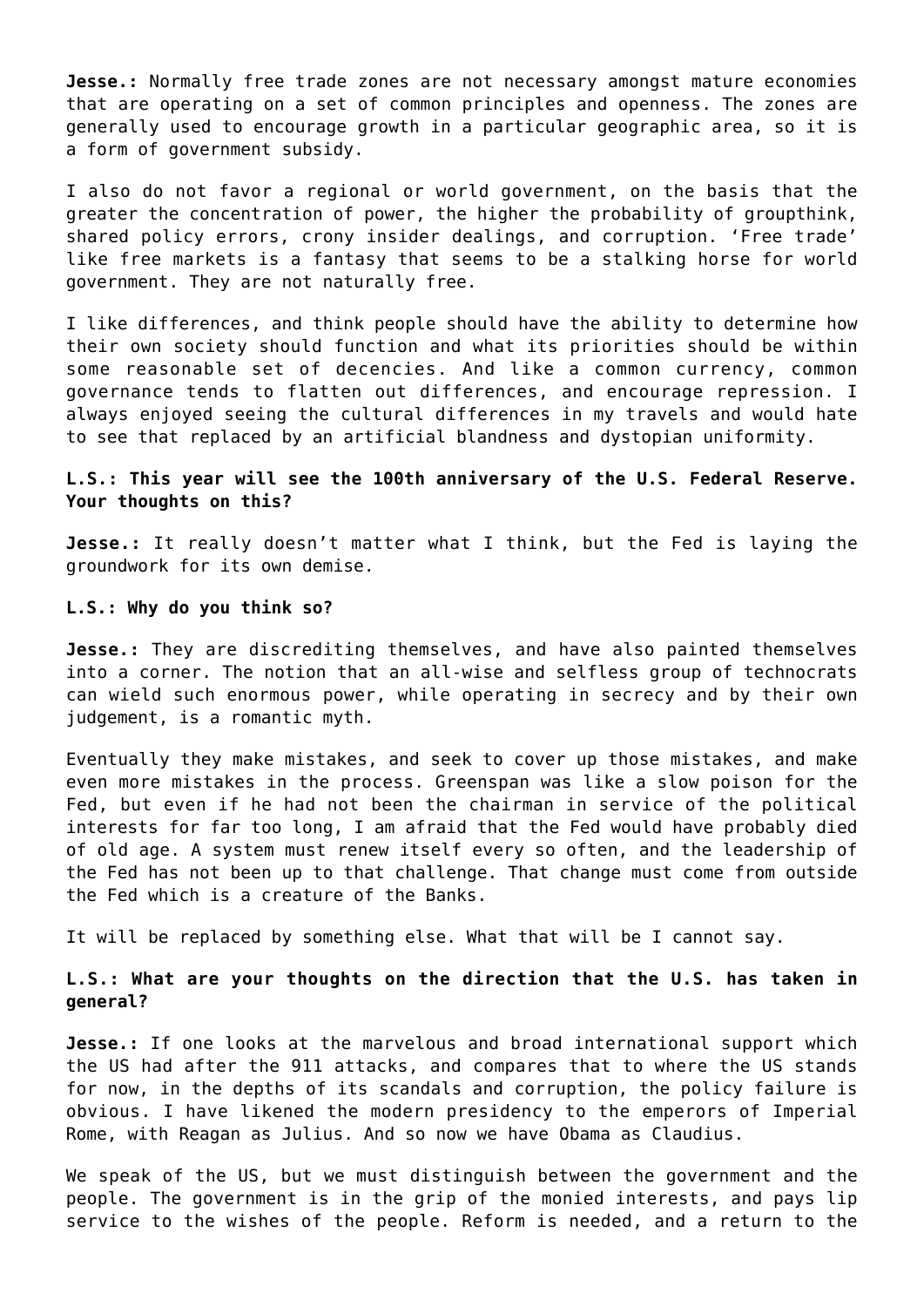principles that made the US a beacon of freedom, even if it may have faltered in practice.

**L.S.: Given your background in computer sciences, do the revelations regarding NSA & Co. surprise you? And what are your thoughts about it that privacy seems to be a thing of the past?**



**Jesse.:** No it does not surprise me. The internet has placed a great deal of information on a common network, and this creates enormous risks for security that were lulled to sleep by a faith in encryption and Virtual Private Networks. I had spent a great deal of time helping certain entities construct secure networks in the past, and the permeability of the new networks makes me shudder. The internet is both a blessing and a curse.

Secrecy is not compatible with freedom. And the partnering of the corporations and the government in secret arrangements is a deadly threat to personal freedom and privacy. There will be technical solutions. The problem is more in the realm of the political. Again, those who love power rarely wish to relinquish it willingly.

The intensity of the reaction against whistleblowers, most lately Mr. Snowden, is a wake-up call to people who cherish their freedom.

**L.S.: Does it frighten you that computers will be pretty soon more intelligent than humans – the so called 'singularity'?**

**Jesse.:** Not at all because it is not true. A computer is a tool, that does certain things very well. And so is a jackhammer. And a backhoe. And a nail gun.

What is intelligence? A computer is very fast and accurate, and can access an enormous amount of data very quickly. But it is only as good as its programming. It is very adept at deterministic processes. It can 'ape' human thought if the programming is good enough, the so called Turing machine. But computers are not self-aware and have no imaginations and no souls. They have no sense of justice.

They are very powerful tools for processing information. But they are tools that remain in the hands of a human mind, for good or ill. People who do not understand them may fear them, but that is how it has always been with all new technology.

**L.S.: Are you optimistic for the future of mankind?**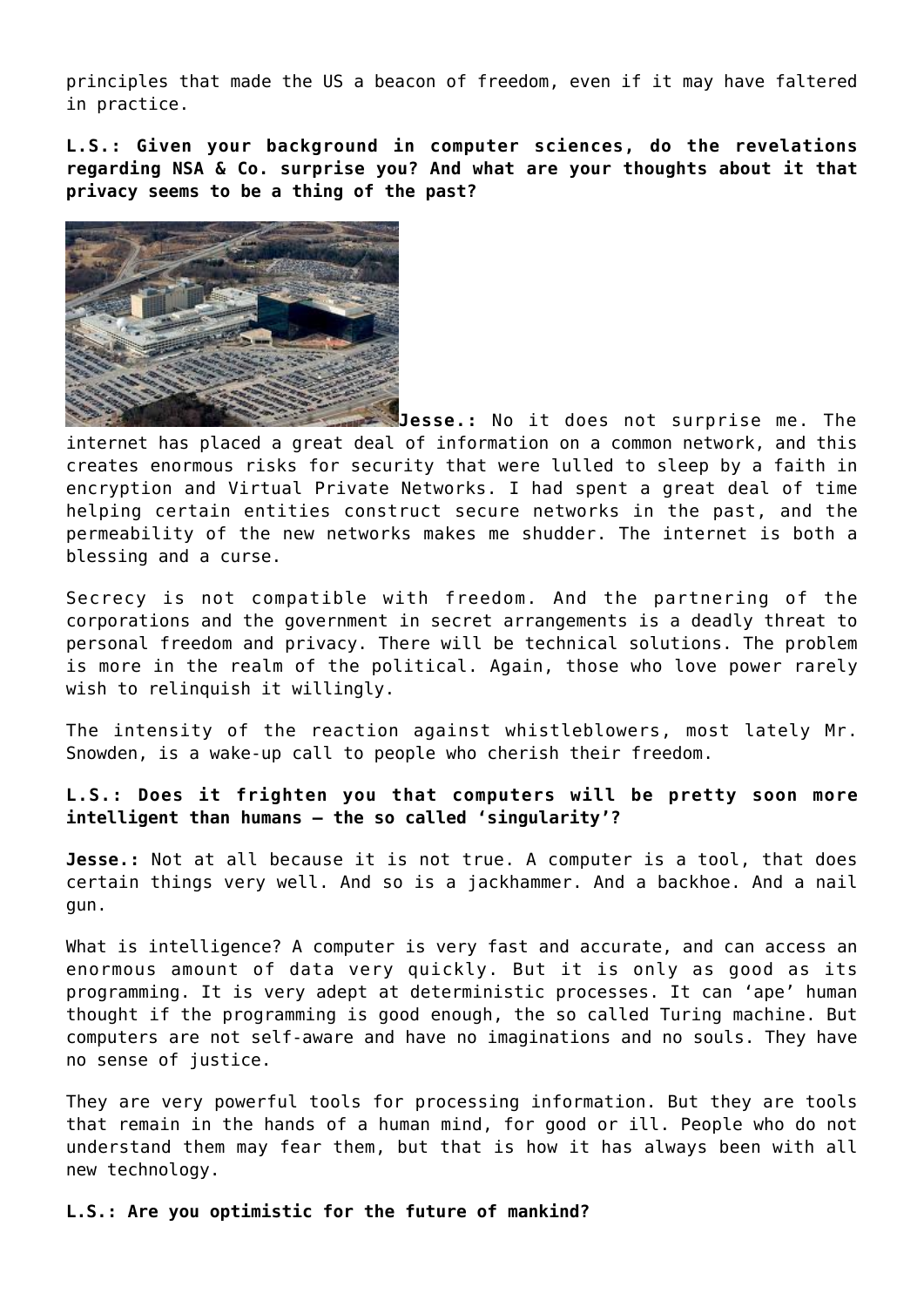**Jesse.:** Each person sees great peril and challenges in their own time. This is obviously clear from reading history. I have lived a bit over 60 years, and grew up in a period of time where we legitimately feared mass obliteration. My own parents and relatives grew up desperately poor in the Great Depression, and then went off as young people to fight overseas in terrible wars. And we think it is worse now? Only if we think like children who know nothing but their own fears and needs of the moment.

The human spirit is resilient, and to strive for the ideal is *essere umano*. And so I believe that the long arc of time bends towards justice as has so commonly been observed, even when it appears that entropy has things in hand.

I am particular fond of a German poem by Friedrich von Logau that has popularized, in translation, a theme that has its roots in a philosophical and historical theme that goes back to the Greeks at least.

*"Through the mills of God grind slowly, yet they grind exceeding small;*

*Though with patience He stands waiting, with exactness grinds He all."*

Friedrich von Logau, Sinngedichte

*L.S.: Jesse, you're obviously an homme de lettres. What are the three books / authors you would like to recommend to read?*

**Jesse.:** Alas, you may as well ask me what three foods people should eat. I have read voraciously all my life starting from the earliest age. The greatest gift I had ever received as a young boy was a set of books. But what I enjoyed reading then is not suitable to me now.

I suggest that people put down the popular novels and magazines once in a while, although I hate to say anything that discourages reading of almost anything these days. As human beings we need to challenge our minds by bringing them flush up against the mind of genius on occasion.

But it is hard to do this when one is just coming off the couch of the internet or television, so one must begin with something that catches their interest. Genuine learning occurs when the mind is taken out of itself by experiencing the joy of learning, an ecstasy of understanding. But a little learning is a dangerous thing, so learning must become a way of life.

As Eric Hoffer said, in times of great change, the future belongs to the learners. The learned, those versed and situated in what has been, are experts in something that is fading away. They may resist that change, but they are fighting a battle against time and forces that are probably beyond their understanding. And with genuine learning comes humility, and that also is essential to adapting to change, and being fully human.

# **L.S.: Thank you very much for taking your time, Jesse!**

**Jesse.:** Well, Lars, you're welcome! But one thing I meant to ask you is why is the German public accepting the de facto confiscation of its gold so cavalierly?